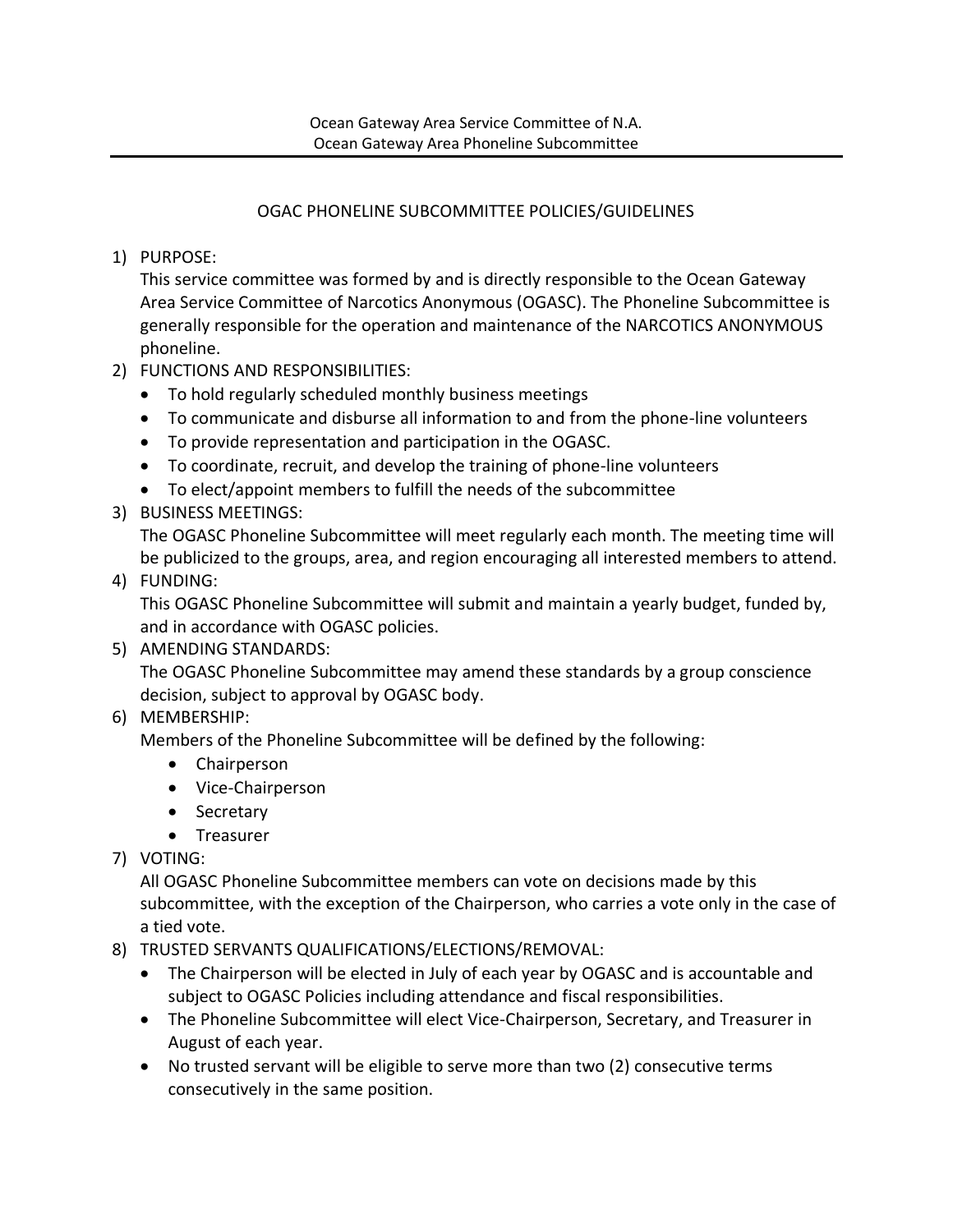• All trusted servants must report to the OGASC Phoneline Committee monthly. More than 40% of missed calls will be dealt with as is stated in Section 12 under Phoneline Volunteers.

## 9) CHAIRPERSON:

Elected in accordance with and held accountable to OGASC procedures for one (1) year.

- a) QUALIFICATIONS:
	- Required minimum of one (1) year continuous abstinence from all drugs.
	- Suggested to have a knowledge of the 12 steps, 12 traditions, and 12 concepts of NA.
	- Suggested to have a working knowledge of OGASC Guidelines and Policies.
	- Suggested to have a NA sponsor and NA homegroup.
	- Willingness to serve.
- b) DUTIES:
	- Coordinate all OGASC Phoneline Subcommittee business meetings.
	- Prepare monthly agenda and reports.
	- Attend all OGASC meetings
	- Suggested to train all Phoneline Volunteers for shifts.

### 10) VICE-CHAIRPERSON:

Nominated by Chairperson and held accountable to OGASC procedures for one (1) year.

- a) QUALIFICATIONS:
	- Required minimum of one (1) year continuous abstinence from all drugs.
	- Suggested to have a knowledge of the 12 steps, 12 traditions, and 12 concepts of NA.
	- Suggested to have a working knowledge of OGASC Guidelines and Policies
	- Suggested to have a NA sponsor and NA homegroup
	- Willingness to serve
- b) DUTIES:
	- Take an active part in the direction of the subcommittee, working closely with the Chairperson.
	- In absence of Chairperson, will chair subcommittee business meetings.
	- In the event of the inability of the Chairperson to perform, or upon resignation of the Chairperson, the Vice-Chairperson will receive an automatic nomination for the OGASC Phoneline Chairperson, in accordance with OGASC guidelines.
	- Assume the duties of any open position on this subcommittee.
	- Suggested attendance at OGASC business meetings.

# 11) SECRETARY:

Nominated by Chairperson for a term of one (1) year.

- a) QUALIFICATIONS:
	- Required minimum of one (1) year continuous abstinence from all drugs.
	- Suggested to have a knowledge of the 12 steps, 12 traditions, and 12 concepts of NA.
	- Suggested to have a working knowledge of OGASC Guidelines and Policies
	- Suggested to have a NA sponsor and NA homegroup
	- Willingness to serve
- b) DUTIES:
	- Keep a complete record of every regular and special subcommittee meeting.